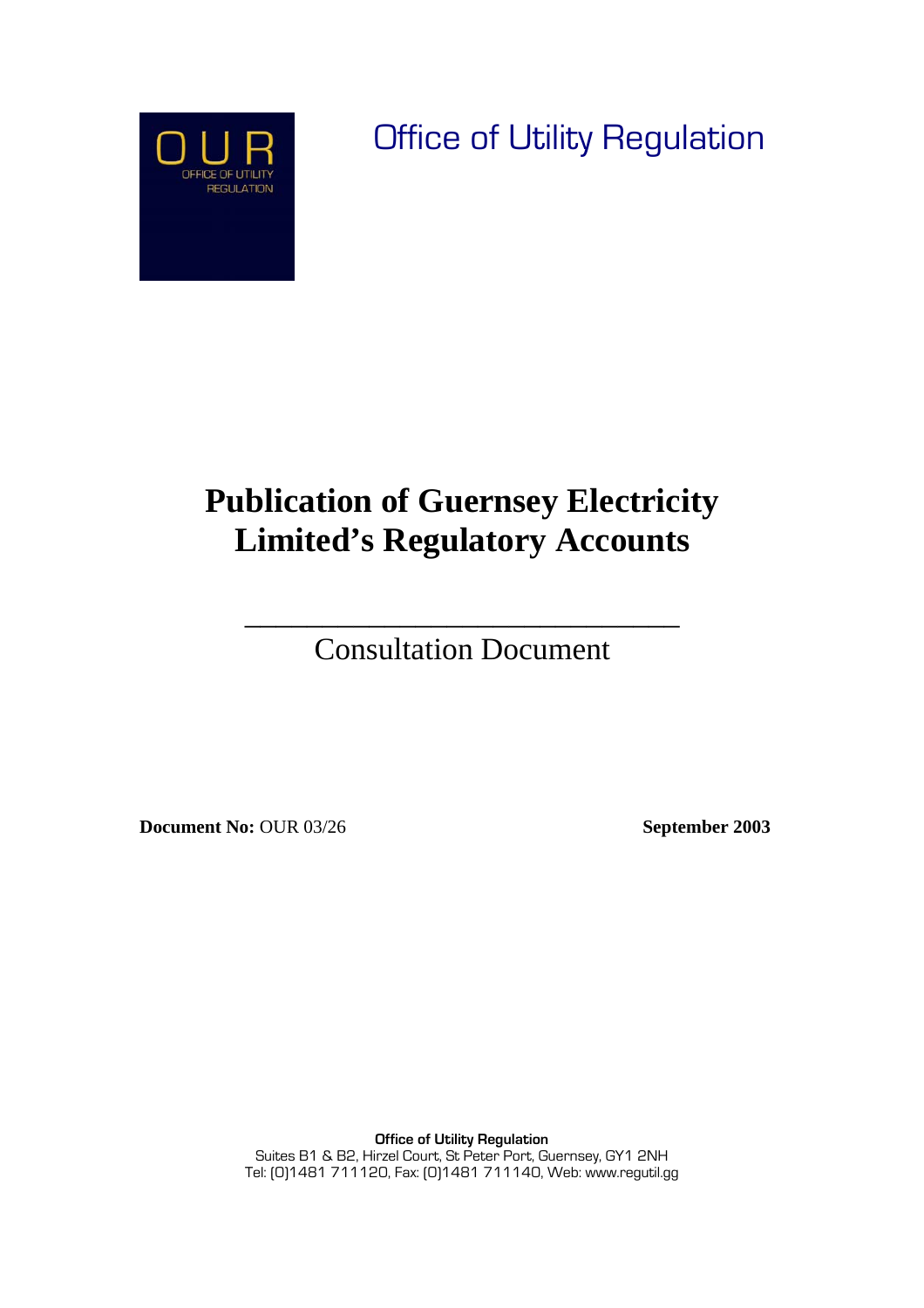# **Contents**

| 2              |       |  |  |
|----------------|-------|--|--|
| $\mathcal{F}$  |       |  |  |
| $\overline{A}$ |       |  |  |
| 5              |       |  |  |
|                | 5.1   |  |  |
|                | 5.2   |  |  |
|                | 5.2.1 |  |  |
|                | 5.2.2 |  |  |
|                | 5.2.3 |  |  |
| 6              |       |  |  |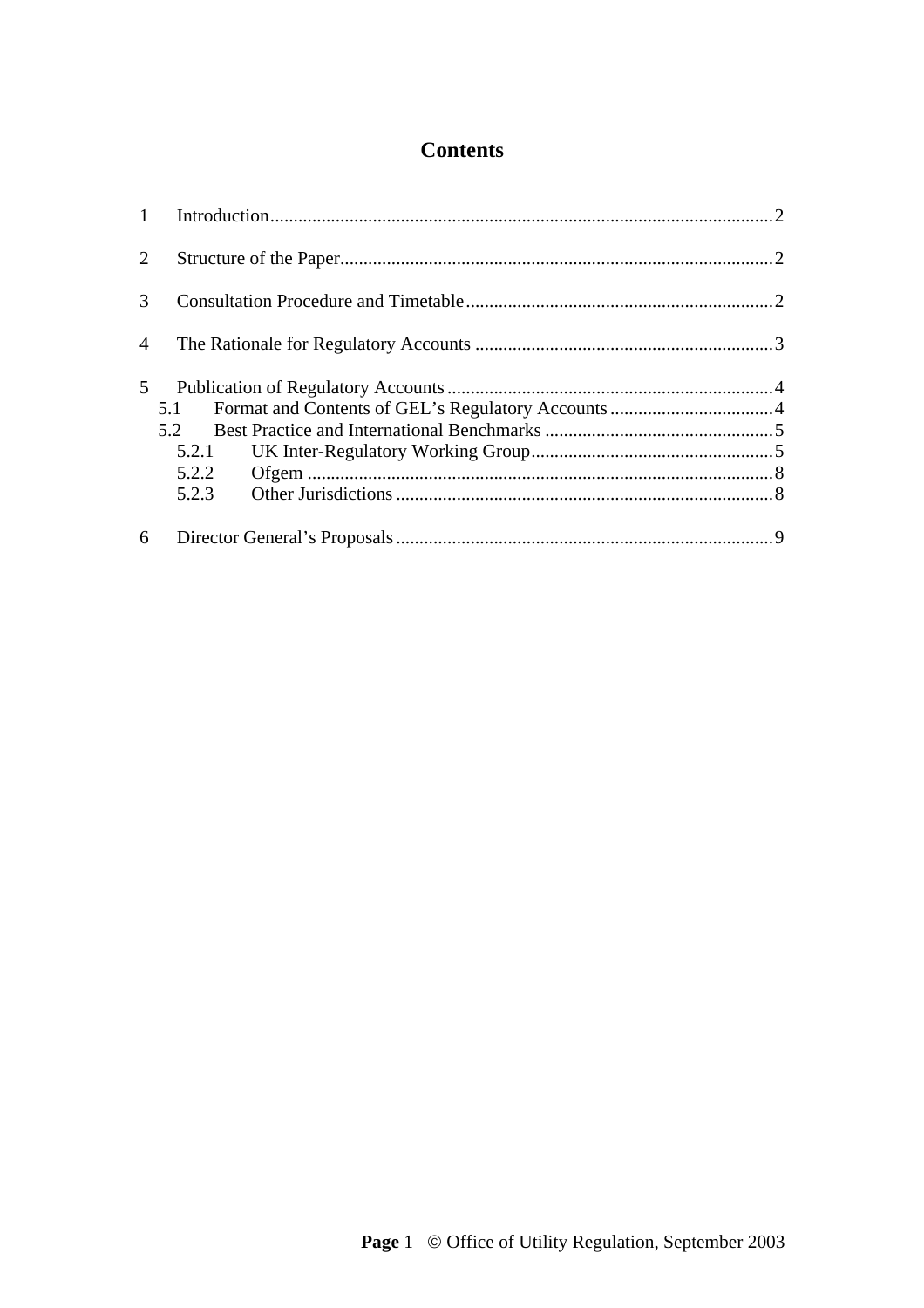# **1 Introduction**

Guernsey Electricity Limited ("GEL") is required to submit Regulatory Accounts to the Director General of Utility Regulation in accordance with Condition 16.1 of its Electricity Licence issued under Section 2(1) of the Electricity (Guernsey) Law 2001.

Since commercialisation on  $1<sup>st</sup>$  February 2002 the framework and apportionment mechanisms for apportioning costs between the company's main businesses has been under ongoing development. The Office of Utility Regulation ("OUR") has now received two sets of Regulatory Accounts from GEL for the financial reporting periods for the 14 months ending  $31<sup>st</sup>$  March 2002 and the 12 months ending  $31<sup>st</sup>$ March 2003. In accordance with the OUR's commitment towards transparency and openness the Director General now wishes to consider to what extent the information contained in the 2002/03 Regulatory Accounts should be published.

*This document does not constitute legal, technical or commercial advice; the DG is not bound by this document and may amend it from time to time. This document is without prejudice to the legal position or the rights and duties of the DG to regulate the market generally.* 

## **2 Structure of the Paper**

This paper is structured as follows:

- **Section 3** outlines the consultation procedure and timetable for the submission of responses to the consultation;
- **Section 4** provides background information on the purpose of Regulatory Accounts in general and the overall format of GEL's Regulatory Accounts together with best practice in other jurisdictions in order to assist interested parties in responding to the issues under consideration;
- **Section 5** sets out the issues being consulted and presents the Director General's proposals on these issues.

## **3 Consultation Procedure and Timetable**

The consultation is scheduled to run from Friday  $5<sup>th</sup>$  September 2003 and the closing date for the submission of comments to the OUR is 5pm on Friday  $26<sup>th</sup>$  September 2003. Comments should be submitted in writing to:

Office of Utility Regulation Suite B1 & B2, Hirzel Court, St. Peter Port, Guernsey GY1 2NH.

Email: info@regutil.gg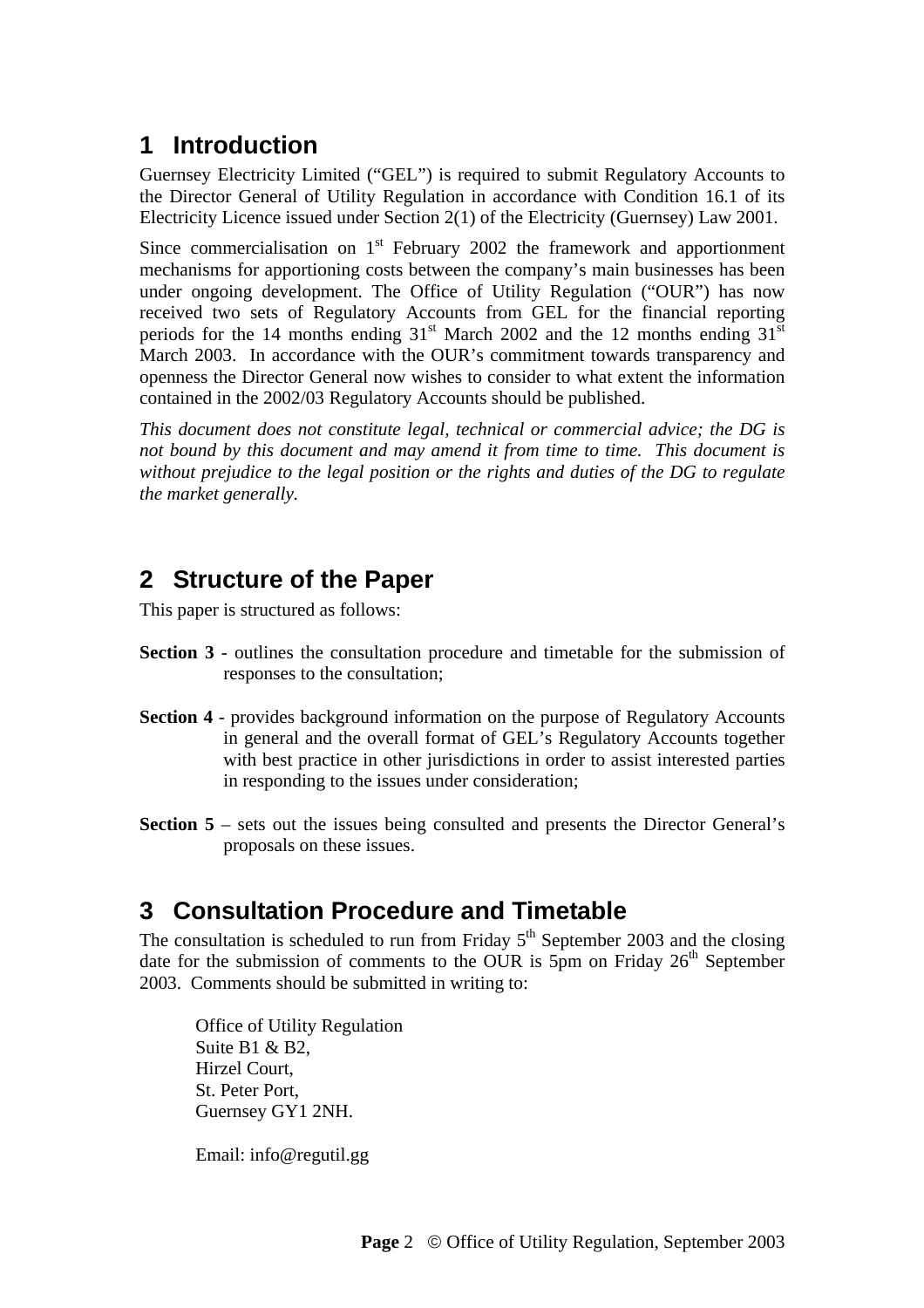All copies of comments should be clearly marked "Comments on Publication of GEL's Regulatory Accounts".

In line with the policy set out in Document OUR01/01 – "Regulation in Guernsey; the OUR Approach and Consultation Procedures", the Director General intends to make responses to the consultation available for inspection. Any material that is confidential should be put in a separate Annex and clearly marked so that it can be kept confidential.

The Director General regrets that she is not in a position to respond individually to the responses to this consultation, but she will publish a report on the consultation after all comments have been considered.

## **4 The Rationale for Regulatory Accounts**

Regulatory, or Separated, Accounts are a fundamental part of a regulator's tool kit and are prepared in order to provide financial information about regulated businesses for use by the regulator, the industry, other stakeholders and interested parties.

The information in the Regulatory Accounts should be sufficient to:

- Demonstrate transparently the overall costs and revenues for the core electricity business and contribute to an understanding of what costs are covered by current and future prices; and
- Show clearly that only appropriate costs are being covered by revenue from electricity sales.

In the Regulatory Accounts, the regulated operator's activities are split for accounting purposes into separate businesses and the accounts specify how financial accounting information should be collected and reported.

Consequently Regulatory Accounts differ markedly from traditional financial statements ("Statutory Accounts") in that they are focused on the costs and the revenues that accrue from the provision of regulated businesses or activities. Regulatory Accounts also provide accounting information at a greater level of granularity in order to address questions concerning the pricing of individual products and services. Statutory Accounts on the other hand relate to the company as a whole (i.e. including regulated and non-regulated trading activities) and are more focused on the requirements of investors only.

For these reasons accounting separation and the preparation of Regulatory Accounts has a proven track record and is the most common tool used worldwide by regulators to address concerns about potential abuses of dominant positions and market power. For example Regulatory Accounts may assist a regulator in a variety of ways, depending on the market structure and regulatory emphasis, including inter alia:

- Monitoring performance against the assumptions underlying a current price control;
- Informing future price controls;
- Assisting the regulator in the detection of cross subsidies between regulated and/ or non-regulated businesses, or between monopoly and competitive activities;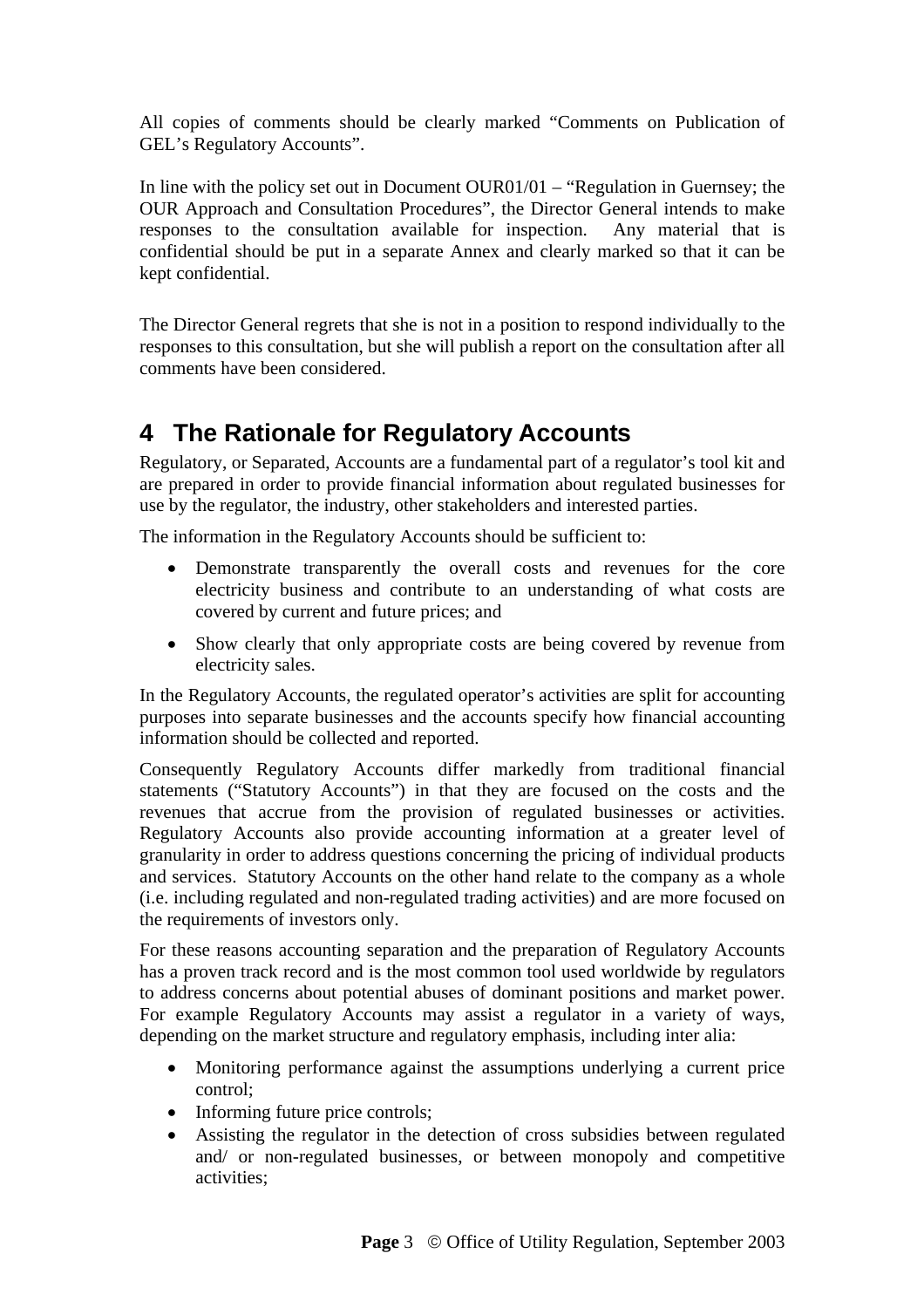• Assisting in the detection (or verification of the absence) of various types of anti-competitive behaviour.

Achieving these objectives requires a minimum amount of financial and non-financial information.

For example, in assessing the level of sustainable revenue required by the business in the future, the Regulator requires information on efficient costs and return on capital. Using the efficient cost element as an example, the Australian Utility Regulators Forum<sup>1</sup> suggested that information would be required on, amongst other things:

- Current and forecast costs:
- Benchmark costs (from comparable utilities / businesses);
- An explanation of the cost split between regulated and non-regulated businesses;
- The allocation of common costs between businesses:
- Quality of supply to ensure that standards of service are maintained within price controls; and
- The impact of efficient cost analysis on business viability and cashflow.

# **5 Publication of Regulatory Accounts**

## *5.1 Format and Contents of GEL's Regulatory Accounts*

This section summarises the format and contents of GEL's Regulatory Accounts.

The Director General requires GEL to prepare separate accounting information for the following main business areas:

- Generation:
- Conveyance and Supply; and
- Non core.

At present, GEL's Regulatory Accounts comprise the following financial statements:

- Profit and Loss Account Summary showing the results for the three main businesses;
- Balance Sheet Summary showing the position with respect to the three main businesses;
- Cash Flow Statement Summary for the three main businesses;
- Profit and Loss Account for each business with comparison with previous year;
- Balance Sheets for each business with comparison with previous year;
- Cash Flow Statement for each business with comparison with previous year.

These financial statements are supported with notes to the accounts.

 $\overline{a}$ <sup>1</sup> "Information Gathering for ring fencing and other regulatory purposes" prepared for the Australian Competition and Consumer Commission 1999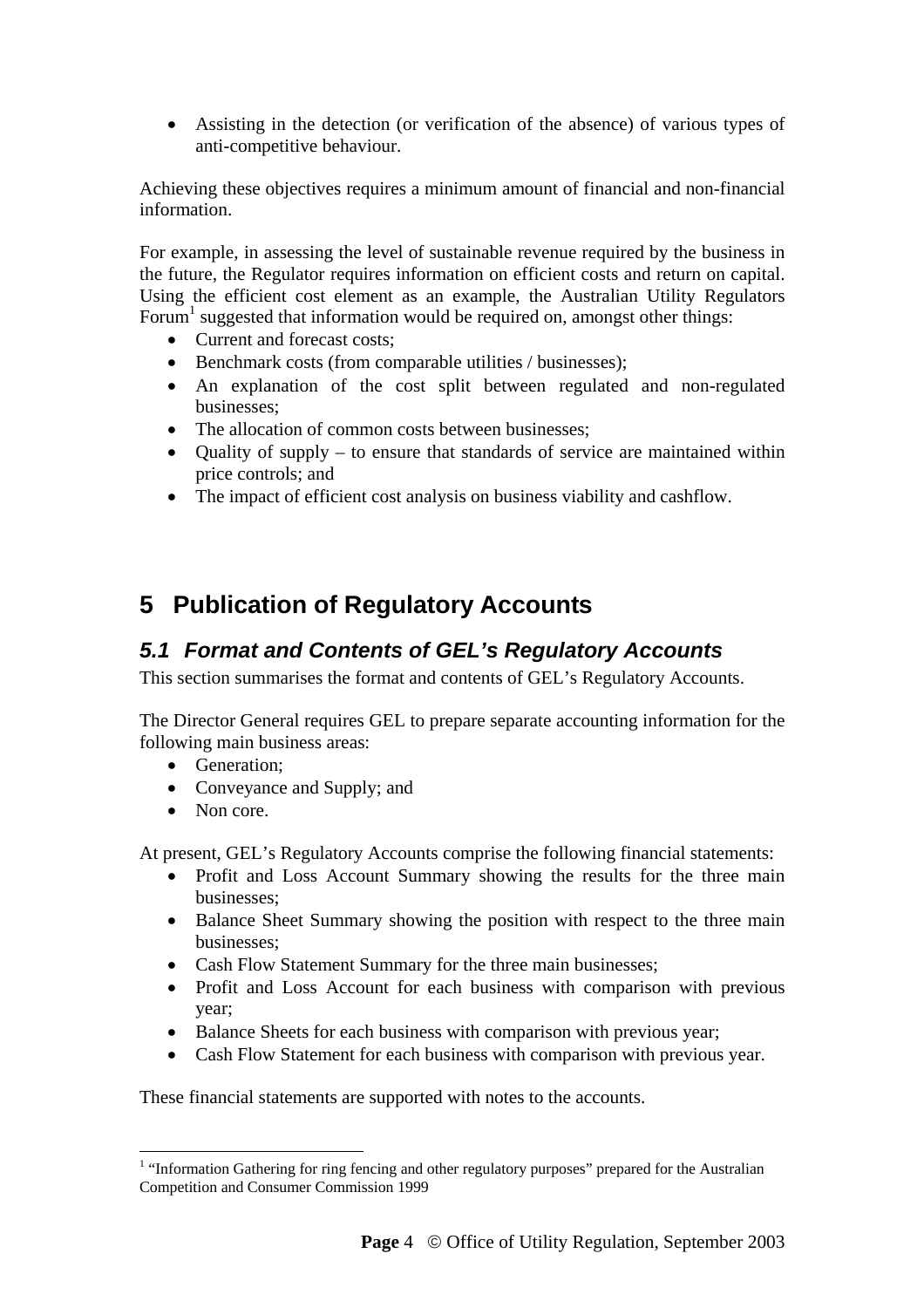The apportioning of costs and revenues between the three businesses is reviewed from time to time by the OUR. GEL's Regulatory Accounts are independently audited in accordance with the relevant rules of Guernsey's legislation and in accordance with international best practice and reconciled to the company's Statutory Accounts.

## *5.2 Best Practice and International Benchmarks*

In assessing best practice in other jurisdictions this sections focuses initially on a consultation by Inter Regulatory Working Group in the UK which covered the energy, communications, water, rail and aviation industries (section 5.2.1) and the responses to that consultation before summarising the current position adopted by Ofgem, the UK energy regulator (section 5.2.2). It then concludes by summarising practices in other jurisdictions (section 5.2.3).

## **5.2.1 UK Inter-Regulatory Working Group**

The UK Government's Green Paper on utility regulation 'A Fair Deal for Consumers' suggested that there would be benefits if companies were to produce more standardised Regulatory Accounts. Following the Green Paper, a working group of regulators was set up to identify and develop areas of consistency within published regulatory accounts and the group issued a consultation paper discussing these issues in October  $2000^2$ .

Two key issues that were raised in the consultation were

- The content of the Regulated Accounts, and
- The method of publication of the Regulatory Accounts.

The issues, responses and final proposals for each of these issues are summarised in turn below.

## **Content**

 $\overline{a}$ 

The consultation paper proposed that, where relevant, a commentary should be included in the Regulatory Accounts on the following issues:

- a) a commentary discussing the results;
- b) a comparison of actual results with the assumptions made in setting price controls for the company;
- c) an explanation of the variances between the actual results, the results of the previous year and the assumptions made in setting price controls;
- d) a discussion of the results against plan and an outline of the forward plans for key business drivers such as principal capital expenditure projects, financing arrangements, organisational shape, operational performance and so on; and
- e) a formal statement from the directors of the licensee that the licensee has complied with licence obligations such as charges being cost-orientated or that the licensee has not unfairly cross-subsidised or unduly discriminated.

 $2^2$  The Role of regulatory accounts in regulated industries – consultation and proposals by the: Chief Executive of Ofgem; Director General of telecommunications; Director General of water services; Director General of electricity and gas supply (Northern Ireland); Rail Regulator; and Civil Aviation Authority; October 2002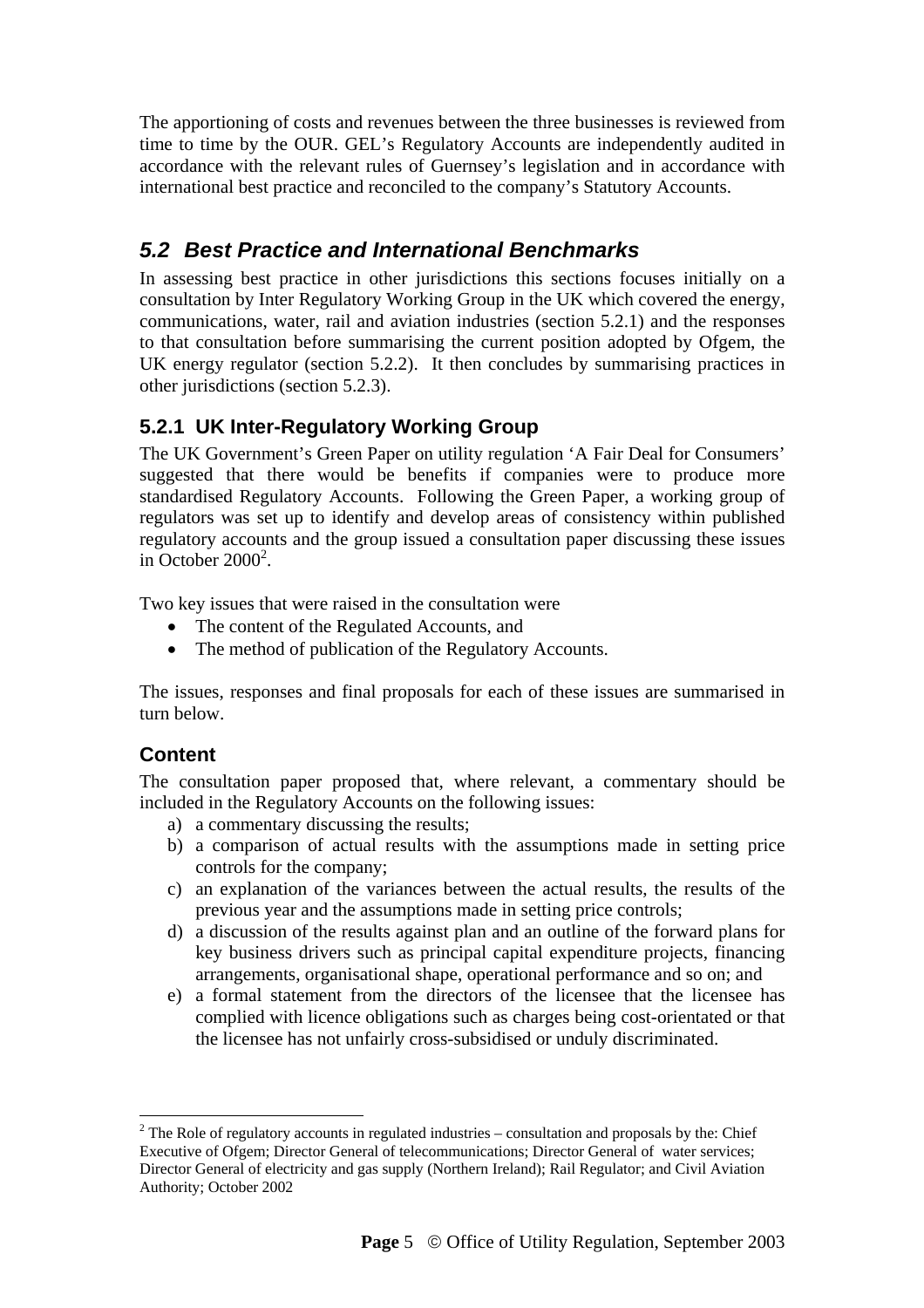The October 2000 consultation paper also considered what information should be included in the published regulatory accounts. The Paper suggested that as well as the primary accounting statements, the associated notes, the directors report and the auditors report it might also be appropriate to include the information listed above (a to e). Furthermore, it suggested that the following information should also be included in the published accounts:

- detailed disclosure of the basis of preparation of the regulatory accounts;
- a note setting out the regulated company's estimate of its Regulatory Asset Value ("RAV"), how the RAV was determined, the return on the RAV, the return on the price control basis and other performance indicators;
- a detailed statement of cost attributions, cost allocations and interbusiness recharges;
- a reconciliation between the information in the regulatory accounts and other relevant information, such as the statutory accounts, the RAV or data on capital expenditure; and
- any other information that the regulator deems relevant such as references to licence conditions or Regulatory Accounting Guidelines.

#### **Comments on UK Consultation**

 $\overline{a}$ 

In April 2001 the Inter-Regulatory Working Group published<sup>3</sup> its final proposals on the role of Regulatory Accounts in regulated industries which summarised the responses to the October Consultation Paper.

Generally the regulated companies generally did not want to release information that they deemed to be commercially sensitive. They also wanted to ensure that the regulatory requirements were appropriate and reflected the state of competition in their particular industries. Consumer and environmental organizations supported the disclosures as set out in the October Consultation Paper.

It was noted that in some industries the regulator is sent a confidential version of the Regulatory Accounts and another version of the Regulatory Accounts is published by the company concerned. In other industries only one set of Regulatory Accounts is prepared and published but other additional regulatory accounting information is provided to the regulator on a confidential basis.

Respondents from the electricity sector noted that electricity supply was being separated from electricity distribution and that these businesses would become separate legal entities. Consequently they are required to produce separate Statutory Accounts so these respondents questioned whether it was necessary to also publish a set of regulatory accounts for these businesses. The Guernsey electricity market, of course, comprises one vertically integrated company which is the monopoly operator for the conveyance and supply of electricity to its customers and which is also responsible for generation of electricity.

<sup>3</sup> The role of regulatory accounts in regulated industries A final proposals paper by the: Chief Executive of Ofgem; Director General of telecommunications; Director General of water services; Director General of electricity and gas supply (Northern Ireland); Rail Regulator; Civil Aviation Authority; and Postal Services Commission. April 2001 www.ofgem.gov.uk/temp/ofgem/cache/cmsattach/219\_10april01.pdf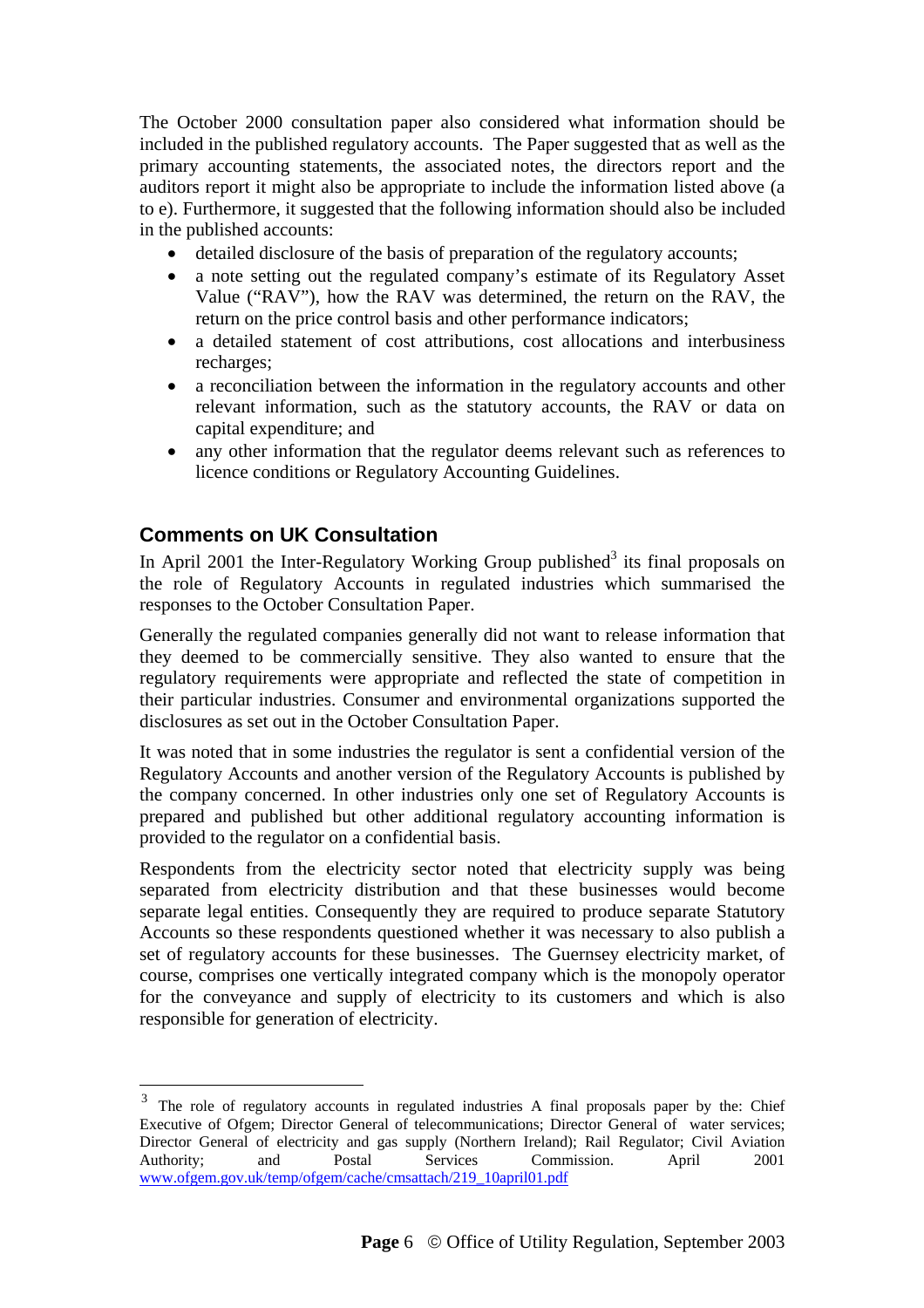Most electricity companies agreed that the main purpose of regulatory accounts should be to provide information to underpin the regulation of companies subject to price control, provided an appropriate balance could be maintained between the volume of information, its usefulness and the cost of providing it. Nevertheless the electricity companies said that commercially sensitive information should not be disclosed to the public.

The majority of the electricity companies supported the requirements for additional information, particularly on capital structure, the reconciliation between statutory and regulatory accounts and publication of a detailed narrative. However, the publication of detailed information on cost allocations, cost attributions and inter-business recharging of costs was not supported as this might expose commercially sensitive information to competitors. In addition the electricity companies were reluctant for forecast information to be included in the regulatory accounts.

The Inter-Regulatory Working Group concluded that it was clear that a version of the Regulatory Accounts should be published in order to inform stakeholders about the performance of the regulated company. This would usually entail the publication of more information than would be the case for a normal company under UK General Accepted Accounting Principles. This is because the interests of stakeholders in monopoly activities are wider than the interests of shareholders in normal companies. Where there is monopoly power the development of efficient industrial structures is aided by reducing the information asymmetry that exists between the monopoly and the consumer.

The information set out in the October Consultation was deemed by the Working Group to form an appropriate basis for the disclosures to be included in the published version of the regulatory accounts, although it recognised that to some extent this will depend on the precise circumstances prevailing in each industry. If there is commercially sensitive information in the Regulatory Accounts provided to a regulator then each regulator will consider whether this information should be excluded from the published version of the regulatory accounts.

Respondents to the consultation also proposed that the published version of the Regulatory Accounts should contain a note summarising the important features of the attribution, allocation and inter-business recharging of costs.

## **Publication**

With respect to publication the October consultation paper stated that it would be at the discretion of each regulator as to how the regulatory accounts will be published, the options including:

- as a stand alone document:
- as a part of the statutory accounts; and
- as part of another document.

The consultation paper also said that the availability of the published Regulatory Accounts should be properly publicised by the company so that stakeholders and the wider public are made aware that they are available. It would seem appropriate that all companies should be required to make them available on the Internet.

Few respondents commented on the options for publication. Most respondents agreed that the availability of the Regulatory Accounts should be properly publicised and that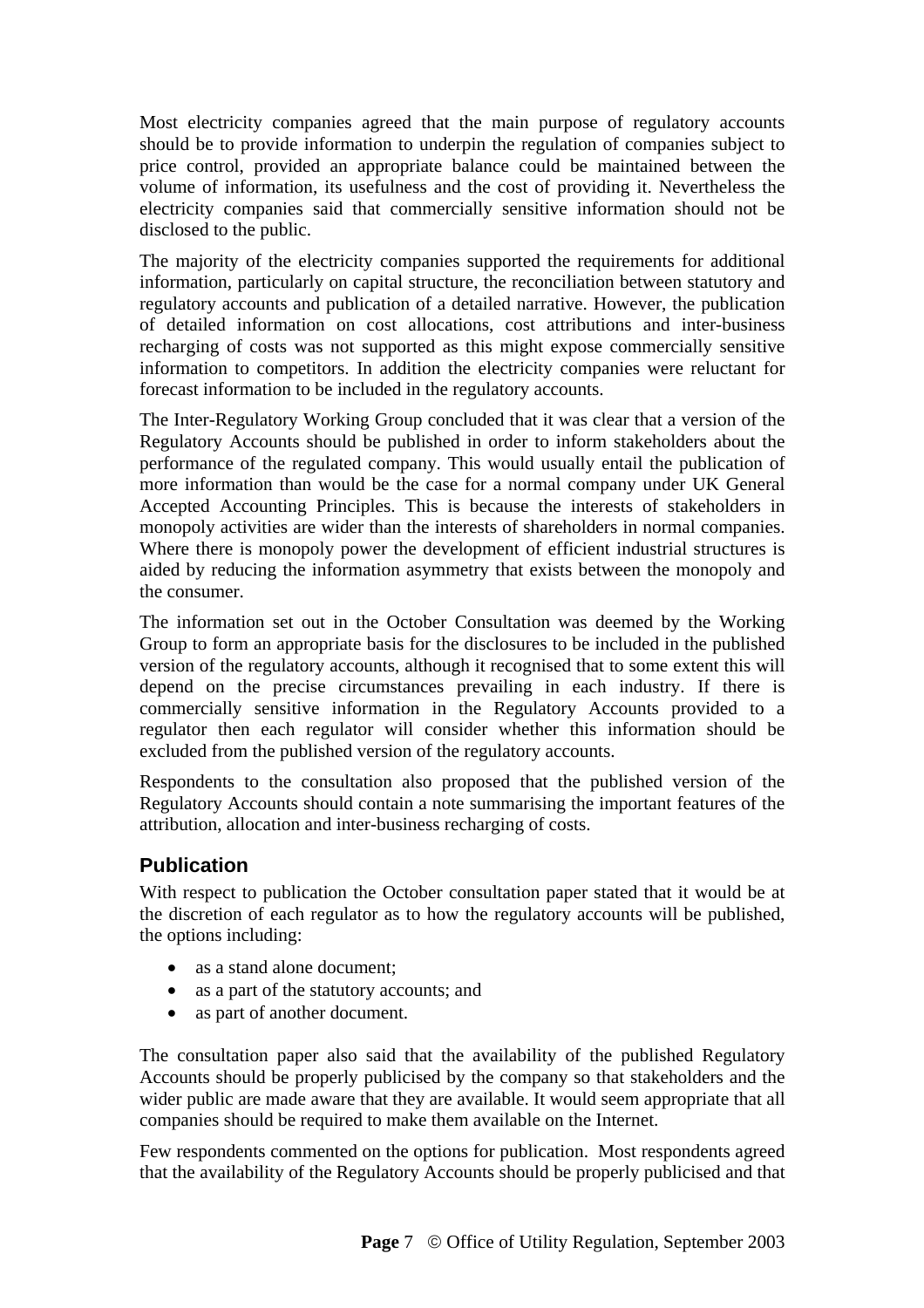they should be available on the Internet. Most electricity companies generally supported the publication of Regulatory Accounts on the Internet.

The Inter Regulatory Working Group proposed therefore that it would be at the discretion of each regulator as to how the Regulatory Accounts will be publicised and published, although it took the view that most regulators would prefer that the Regulatory Accounts were properly publicised, published as stand alone documents and be made available on the Internet.

## **5.2.2 Ofgem Position**

In August 2002, Ofgem, the UK energy regulator, published a set of Regulatory Accounting Guidelines to National Grid<sup>4</sup>. Ofgem stated that one of the main issues was to ensure the regulatory disclosures were transparent to users. The issue of publication was addressed in earlier consultations resulting in an acknowledgement that commercially sensitive items would not necessarily be published. National Grid Company, however, are required to make a convincing case to Ofgem that items are commercially sensitive and would not be of interest of consumers. National Grid's Regulatory Accounts are published as a stand alone document and are available from the company's website<sup>5</sup>.

Ofgem also requires the electricity distribution companies to publish their Regulatory Accounts.

#### **5.2.3 Other Jurisdictions**

The approach taken in the North America exists within the context of a rate of return regulatory regime. As the Utility Regulator's Forum paper<sup>6</sup> notes, this is combined with a due diligence/public disclosure regime. Under this arrangement the regulatory bodies gather detailed information from the regulated utilities, which is then published. The filing requirements adopted by both the Federal Regulatory Commission (FRC) in the USA, and by the Canadian National Energy Board (NEB) include not only profit and loss accounts but detailed breakdowns of costs, assets, revenues and liabilities – these items to be allocated between businesses.

The volume of data gathered (and published) can exceed that which is required by the regulatory bodies in fulfilling their statutory duties as such information may potentially be of interest to wider stakeholders, including customers. It should be noted that such high levels of information disclosure requirements are potentially time and cost intensive – for both regulatory bodies and regulated utilities. As the Utility Regulators Forum noted, there is also a risk that in such an approach, utilities may use their information asymmetry advantage to engage the regulator in protracted discussion on side issues. Clearly, there is a need to consider the appropriateness of the North American regulatory approach in the context of a small island such as Guernsey, where both utility and regulatory resources are limited.

 $\overline{a}$ 

<sup>4</sup> August 2002 The National Grid Company plc, Regulatory Accounting Guidelines, Working Paper www.ofgem.gov.uk/temp/ofgem/cache/cmsattach/1699\_52ngc\_rag.doc

<sup>&</sup>lt;sup>5</sup> http://www.ngtgroup.com/investors/indexinvestors.htm

<sup>&</sup>quot;Information Gathering for ring fencing and other regulatory purposes" prepared for the Australian Competition and Consumer Commission 1999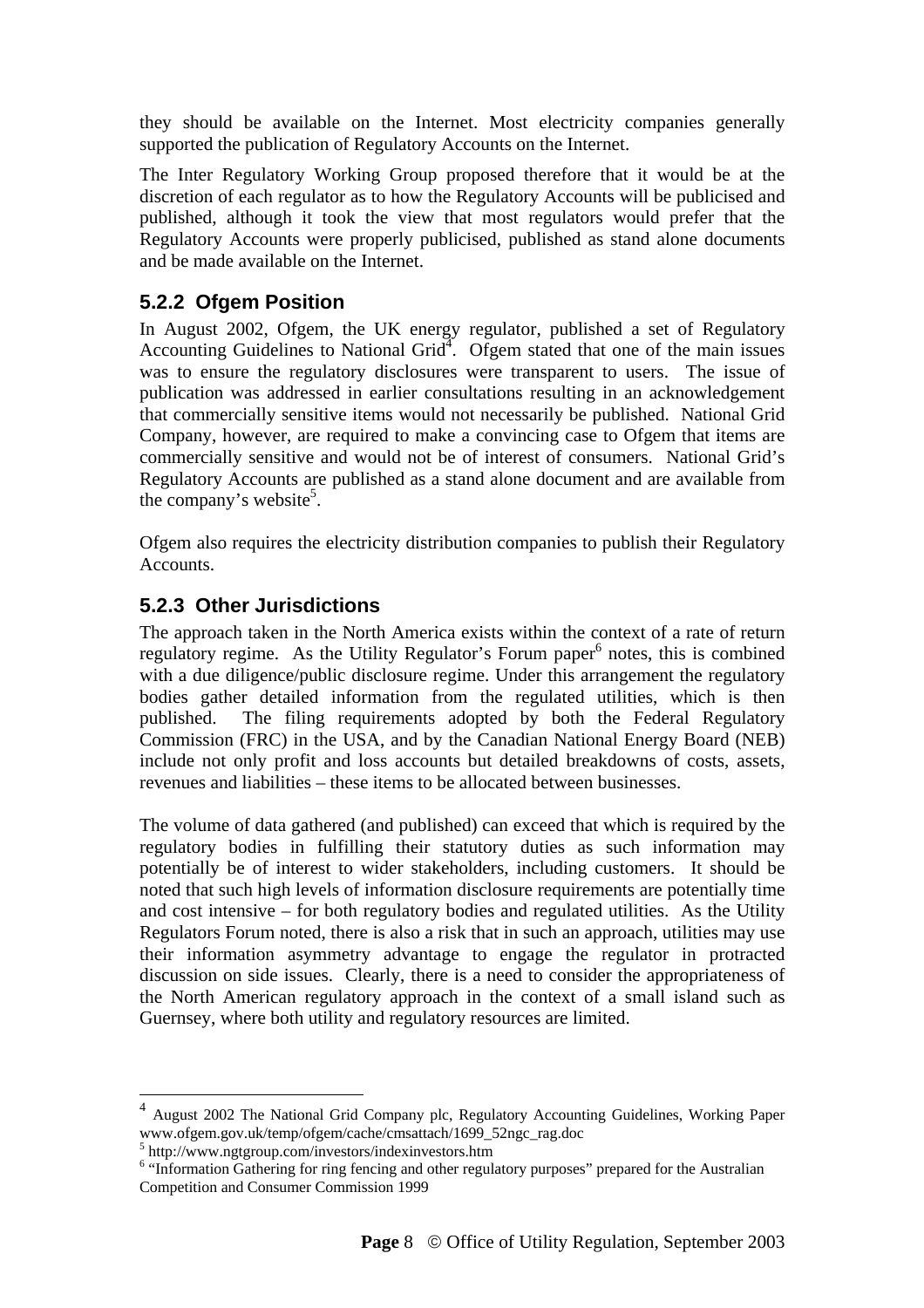Whilst North America has adopted complex and involved regulatory regimes, other jurisdictions have adopted a more "light handed approach" and may be a more useful comparison. New Zealand is an example of a jurisdiction where a reliance on competition law (in its case the Commerce Act 1986) is the primary tool of regulation. It is noted that this regime included extensive information disclosure requirements on the utilities. It also noteworthy that New Zealand is presently moving towards an industry specific regulatory approach.

Ireland provides another example of an approach that might be appropriate within Guernsey. ESB publishes Summary Regulatory Accounts<sup>7</sup> which are extracted from the company's full Regulatory Accounts which are submitted to the Commission for Energy Regulation (CER) as required by Regulation 27 of Statutory Instrument 445 of 2000.

# **6 Director General's Proposals**

 $\overline{a}$ 

Regulatory Accounts provide an analysis of information derived from financial records to reflect as closely as possible the performance of parts of a business as if they were operating as separate business units. The information in turn is a valuable tool in demonstrating that there is no undue discrimination between the dominant operators' own downstream arm and competing operators or between one competitor and another when providing similar services. This is relevant in the Guernsey electricity sector insofar as it is possible for there to be new entrants into the generation market, for example the proposed Waste-to-Energy plant.

Furthermore the information in the Regulatory Accounts also assists in demonstrating the existence or absence of any unfair cross-subsidisation of competitive or non regulated services from the monopoly part of the business. This is of importance to a wider group of stakeholders including customers.

Finally, as mentioned earlier, the information underpins prices charged by the regulated entity – a matter of interest to all electricity customers.

The Director General believes that making these accounts publicly available will provide stakeholders other than the OUR with the information to assess these issues and, insofar as new entrant generators are concerned, it will assist in demonstrating the absence (or detecting the presence) of anti-competitive behaviour at levels of disaggregation appropriate to the relevant retail and wholesale markets, thus supporting and promoting the development of a competitive regime.

Furthermore the publication of GEL's Regulatory Accounts is in line with international best practice and will also assist in demonstrating that GEL's charges are cost based, transparent and non-discriminatory, and reasonable for a monopoly operator.

However, the Director General is conscious that commercially confidential information should in general not be made available unless this is necessary for the Director General to carry out her functions. As can be seen from the comparisons elsewhere, Regulatory Accounting information has been published in other markets

<sup>&</sup>lt;sup>7</sup> Available at www.esb.ie/main/downloads/about\_esb/ESB\_Summary\_Regulatory\_Accounts\_2001.pdf